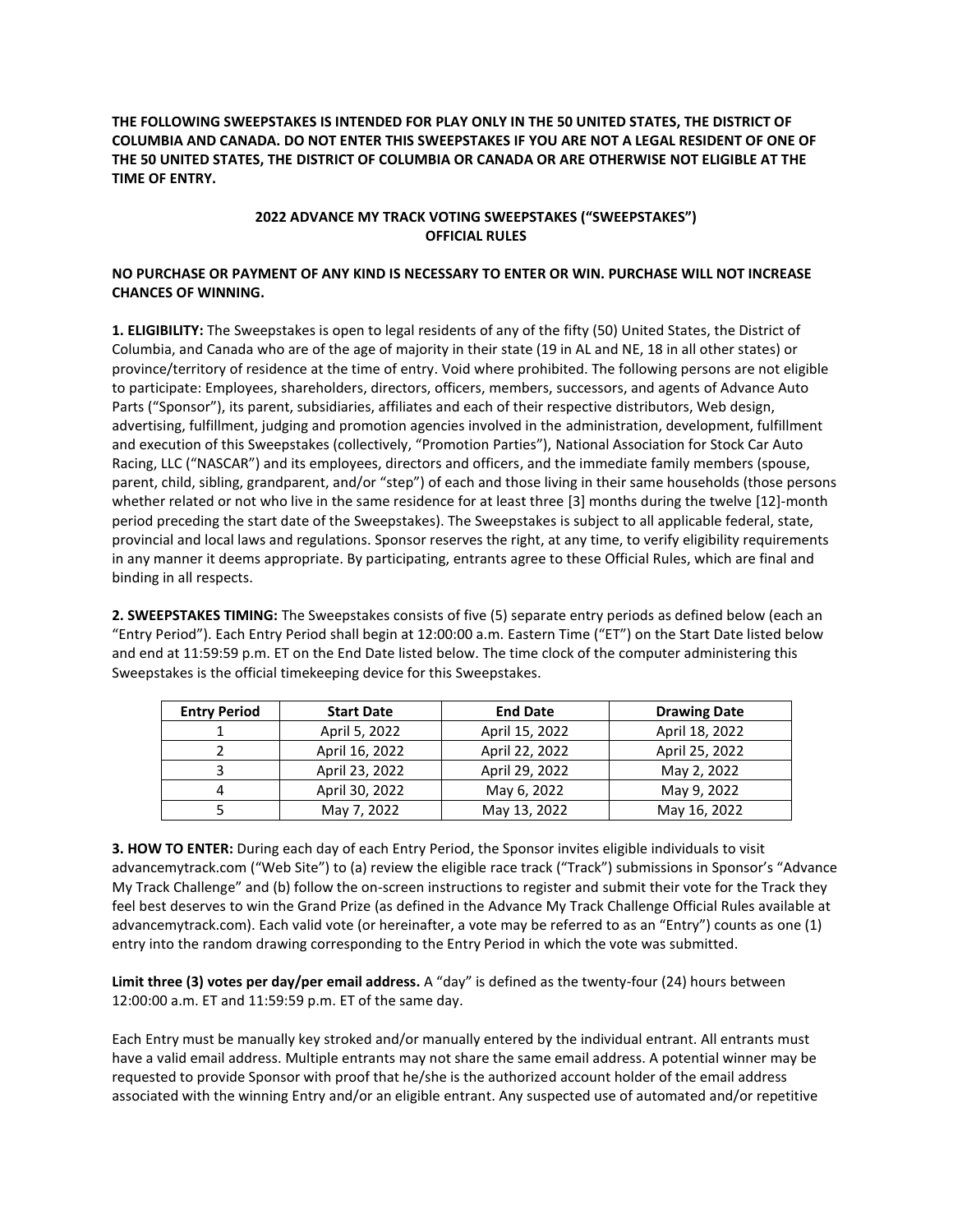electronic submission of Entries (including but not limited to Entries made using any script, macro, bot or sweepstakes service) will disqualify such Entries (and votes) and transmissions from these or related email addresses/IP addresses may be blocked. If is discovered that an entrant attempted to use multiple email addresses, phone numbers and/or mailing addresses or manipulate such information for the purpose of obtaining more than the stated number of Entries, such persons will be disqualified; his or her Entries (and votes) will be deemed invalid; and any prize won by such person shall be forfeited.

**4. RANDOM DRAWING/ODDS:** For each Entry Period, twelve (12) potential winners will be selected in a random drawing to be held on or about the Drawing Date listed in Section 2 from among all eligible Entries received for the corresponding Entry Period. Entries will not carry forward to subsequent drawings. All drawings will be conducted by an independent judging agency (located in Glencoe, MN), whose decisions are final and binding in all matters relating to this Sweepstakes. Odds of winning depend on the number of eligible Entries received for a given Entry Period. Limit one (1) prize per person/household.

**5. PRIZES: Sixty (60) total prizes will be awarded; twelve (12) per Entry Period:** Each winner will receive the following "Advance My Track Challenge" branded items: one (1) hat, two (2) koozies, one (1) magnet, one (1) cooler and one (1) seat cushion (altogether, the "Prize"). Approximate Retail Value ("ARV") of each Prize: \$75.63 USD.

Total ARV of all Prizes awarded is \$4,537.80 USD. Limit one (1) Prize per person/household. ARV of Prizes is as of date of printing of these Official Rules. Any difference in the stated ARV and the actual value of any Prize will not be awarded.

**6. LIMITATIONS OF LIABILITY AND RELEASE:** No liability or responsibility is assumed by Sponsor, Promotion Parties, NASCAR, or any of their respective parents, subsidiaries, affiliates, and each of their respective employees, shareholders, directors, officers, members, successors, agents, and assigns (collectively, the "Released Parties") resulting from entrant's participation in or attempt to participate in the Sweepstakes or ability or inability to upload or download any information in connection with the Sweepstakes. No responsibility or liability is assumed by the Released Parties for technical problems or technical malfunction arising in connection with any of the following occurrences which may affect the operation of the Sweepstakes: Hardware or software errors; faulty computer, telephone, cable, satellite, network, electronic, wireless or Internet connectivity or other online or network communication problems; errors or limitations of any Internet or wireless providers, servers, hosts or other providers; garbled, jumbled or faulty data transmissions; failure of any online transmissions to be sent or received; lost, late, delayed or intercepted transmissions; inaccessibility of the Web Site in whole or in part for any reason; traffic congestion on the Internet or Web Site; unauthorized human or non-human intervention of the operation of the Sweepstakes, including without limitation, unauthorized tampering, hacking, theft, virus, bugs, or worms; or destruction of any aspect of the Sweepstakes, or loss, miscount, misdirection, inaccessibility or unavailability the Web Site or of an email account used in connection with the Sweepstakes. Released Parties are not responsible for any typographical, technical, computer, network or human errors which may occur in the administration of the Sweepstakes, the processing of Entries, the announcement of Prizes or in any Sweepstakesrelated materials. Use of Web Site is at user's own risk. Released Parties are not responsible for any personal injury or property damage or losses of any kind which may be sustained to user's or any other person's computer or webenabled device resulting from participation in the Sweepstakes. In the event of an identity dispute, the Entry will be considered made by the registered owner of the email address used to participate. "Registered owner" is defined as the natural person who is assigned an email address by an Internet access provider, online service provider or other organization which is responsible for assigning email addresses or the domain associated with the submitted email address. SOME JURISDICTIONS DO NOT ALLOW THE LIMITATION OR EXCLUSION OF LIABILITY FOR INCIDENTAL, CONSEQUENTIAL, OR OTHER DAMAGES; AS A RESULT, THE ABOVE LIMITATIONS OR EXCLUSIONS MAY NOT APPLY TO YOU, AND THE FOREGOING PARAGRAPHS SHALL NOT APPLY TO A RESIDENT OF NEW JERSEY TO THE EXTENT DAMAGES TO SUCH NEW JERSEY RESIDENT ARE THE RESULT OF SPONSOR'S OR RELEASED PARTIES' NEGLIGENT, FRAUDULENT OR RECKLESS ACT(S) OR INTENTIONAL MISCONDUCT.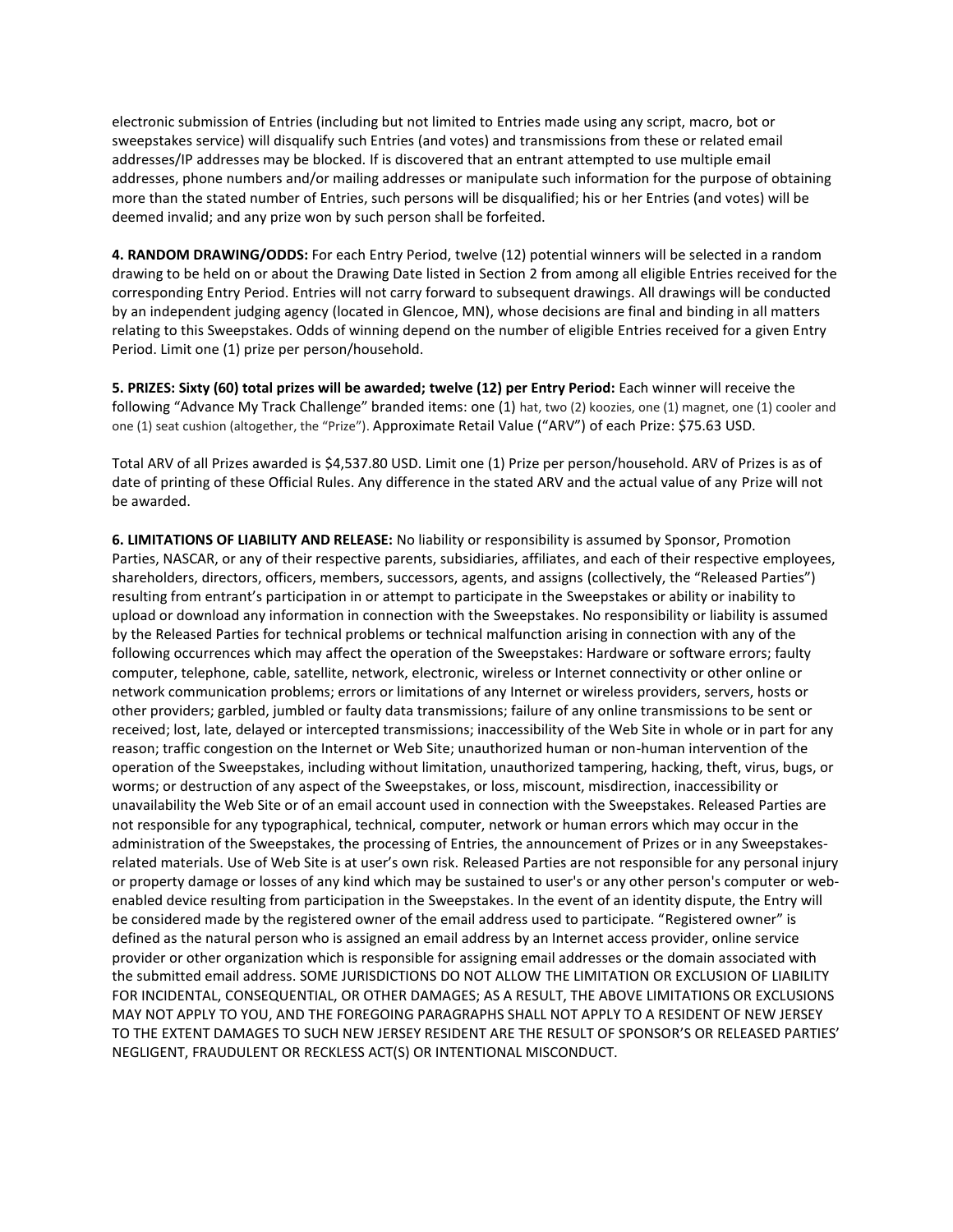**7. WINNER NOTIFICATION:** Potential winners will receive an email within three (3) business days of the applicable drawing. The email will contain instructions on how to claim the Prize. Prize must be claimed within five (5) calendar days in which the email was sent.

**Canadian residents only:** Any potential winner who is a Canadian resident must correctly answer (unaided) a time-limited mathematical skill-testing question. In the event that the selected entrant is unable to correctly answer the skill-testing question or is otherwise ineligible, the Prize will be forfeited and Sponsor's independent judging agency shall randomly draw another eligible entrant, and the Sponsor shall be fully and completely released and discharged from any liability or responsibility in this regard.

Released Parties are not responsible for suspended or discontinued wireless or online service which may result in a potential winner not receiving a prize notification; nor are the Released Parties responsible for any change in an entrant's email address or mailing address. If (i) an attempted notification or Prize is returned as undeliverable, (ii) a potential winner does not respond to the prize-claim instructions as stated within the email notification, (iii) a potential winner cannot be verified, or (iv) a potential winner is otherwise unable to accept the prize as stated, the Prize may be forfeited and awarded to an alternate winner, in Sponsor's sole discretion. Prizes will be shipped within eight (8) weeks of winner verification.

**8. RELEASE OF LIABILITY:** Except where prohibited by law, by participating in the Sweepstakes, entrants agree (i) to release and hold harmless the Released Parties from any and all claims, damages or liabilities arising from or relating to such entrant's participation in the Sweepstakes; (ii) under no circumstances will entrant be permitted to obtain awards for, and entrant hereby waives all rights to claim punitive, incidental, consequential, or any other damages, other than for actual out-of-pocket expenses; (iii) all causes of action arising out of or connected with this Sweepstakes, or any Prize awarded, shall be resolved individually, without resort to any form of class action; and (iv) any and all claims, judgments, and award shall be limited to actual out-of-pocket costs incurred, excluding attorneys' fees and court costs.

By accepting a Prize, winners (i) agree that Released Parties will have no liability whatsoever for, and shall be held harmless by winner against, any liability for injuries, losses or damages of any kind to persons or property resulting in whole or in part, directly or indirectly, from participation in the Sweepstakes; from acceptance, possession, misuse or use of any Prize and (ii) grant (and agree to confirm grant in writing promptly upon request) to Sponsor and those acting under Sponsor's authority, and each of their respective designees, except where legally prohibited, the right to use his/her name, photograph, likeness, voice, image, statements and/or biographical information at any time or times, for advertising, trade, publicity and promotional purposes in any media now known or hereafter discovered, worldwide, including the Internet without review, notification or approval, and additional compensation or consideration, unless prohibited by law. Released Parties are not liable in the event that any portion of the Sweepstakes (including any Prize) is compromised, modified or canceled due to pandemics or epidemics, outbreaks of infectious disease or any other public health crisis including quarantine measures of any government authority or other restrictions, weather, fire, strike, acts of war or terrorism, government restriction, or any other condition beyond their control (a "Force Majeure Event").

**9. GENERAL CONDITIONS:** Prize winners will be responsible for all federal, state, provincial, and/or local taxes, and for any other fees or costs associated with the Prize he/she receives, regardless of whether it, in whole or in part, is used. If a U.S. resident, confirmed winners will be issued an IRS Form 1099 for the value of their Prize, if applicable. No cash equivalent or substitution of Prize is offered, except at the sole discretion of the Sponsor. No transfer of Prize is permitted. Unclaimed Prizes will not be awarded. If a Prize, or any portion thereof, cannot be awarded for any reason, Sponsor reserves the right to substitute Prize with another prize of equal or greater value. Should any portion of the Sweepstakes be, in Sponsor's sole opinion, compromised by virus, worms, bugs, non-authorized human intervention, technical failures or other causes which, in the sole opinion of the Sponsor, corrupt or impair the administration, security, fairness or proper play, Sponsor reserves the right at its sole discretion, with consent of the Régie des alcools, des courses et des jeux, to (i) cancel, suspend, modify or terminate the Sweepstakes or any part of it, (ii) disqualify any individual who is responsible for such action, and (iii) randomly select the remaining